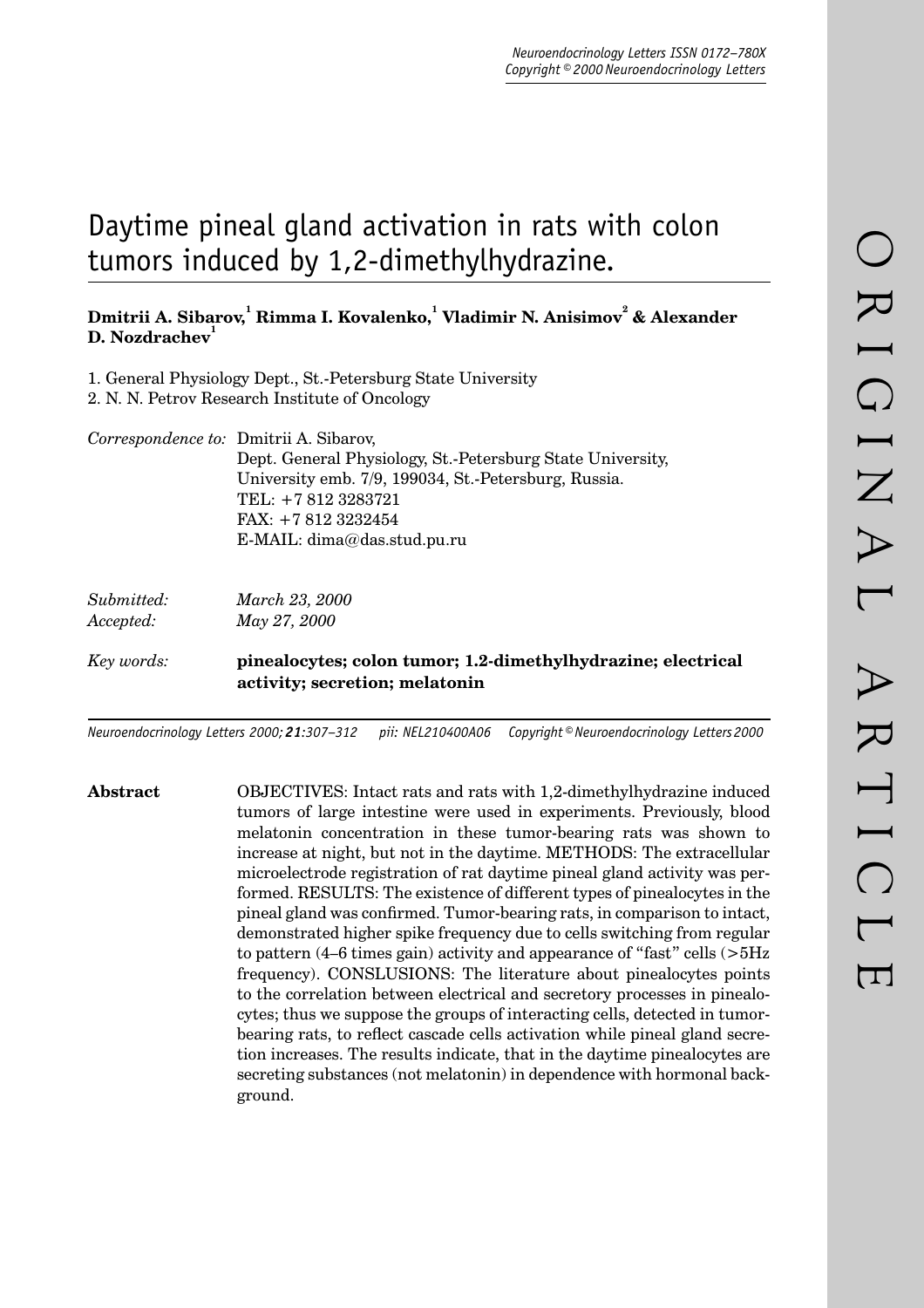### **Introduction**

As photoneuroendocrine transducer the pineal gland modulates many of the physiological systems activity according to circadian rhythms. It is a part of the system controlling adaptive reactions of organism on various conditions of environment [27, 28]. Pineal indolamine and peptide hormones influence immune functions [5, 7, 18]. Melatonin, in particular, increases immune memory while T-dependent antigen immunizes and stimulates the antibody production. Pinealectomy or constant light regime, which suppresses pineal activity, promotes tumor processes, whereas melatonin injections resulted in the decrease of carcinogenesis [2, 3, 4, 6]. Many investigators attach too much importance to melatonin, ignoring the other pineal hormones and pineal function in the daytime. But except melatonin, the pineal gland produces the multitude of peptides. These peptides have a wide range of activity. In particular, they are able to suppress RNA synthesis in tumor cells [22] and to selectively modulate DNA transcription [21].

Microelectrode registration of action potentials, which are correlated with exocytosis in neurosecretory cells [9, 10, 20], allows us to estimate exocytosis intensity in pinealocytes. Active nighttime pineal melatonin secretion and electrical activity are usually supposed to be unquestionably connected. But, in the daytime pineal melatonin production is known to be low; thus the daytime electrical activity of the pineal gland does not reflect its secretion. Melatonin is a highly lipophilic substance and can pass the cell membrane freely; thus its release is probably not connected with the excretion of secretory vesicles, and, consequently, not connected with the cellular membrane electrical processes. It can be confirmed with the following observations. Elimination of action potential-like spikes with exposure to  $Ca^{2+}$ -binding substances like verapamil or nifedipine or removal of extracellular calcium did not substantially affect melatonin production [19]. But, the pineal peptide and serotonin secretion seem to be excreted with an ordinary exocytosis, which in neurosecretory cells is usually accompanied with membrane depolarization [9, 10, 20]. Furthermore, we previously have noticed the correlation between daytime pinealocyte secretion (an accumulation of secretory vesicles with peptide content) and their electrical activity [12].

The aim of this work was to corroborate the hypothesis about involving the pineal gland in inhibition of tumor progression. Secretory activity of pineal cells was estimated according to their electrical activity in intact animals and in tumor-bearing rats.

#### **Methods**

Wistar rats, breeded in the N. N. Petrov Research Institute of Oncology (St.Petersburg) were used in experiments. The study was performed according to FELASA guidelines (Category C). Two to three month aged rats were 5 times weekly subcutaneously injected with 1.2-dimethylhydrazine dihydrochloride (DMH, Sigma, USA) in dose (calculated to base) of 21mg/kg or 0.5ml 0.9% NaCl for intacts. Solutions were made *ex tempore* and neutralized with sodium bicarbonate ( $pH = 7.0$ ). Four to six months later such DMH dose inevitably caused adenocarcinoma in the large intestine. Rats were kept in 12:12 day/night rhythm, fed with standard laboratory fodder and had a free access to water.

Four months after the last DMH injection, 5 injected and 5 intact rats were used for electrophysiological investigation. Experiments were performed in daytime from 13:00 to 15:00, because pineal melatonin production is known to be lower in the daytime. We suppose that it would be easier to detect an activation of peptide secretion on such background. Urethane-anesthetized rats (1.2 g/kg body weight, i.p.) were fixed in stereotaxic frame in screened and grounded camera. Dorsal surface of the brain was exposed by craniotomy with a special milling cutter. Saggital sinus was ligated and cut. Glass microelectrodes with a tip diameter of 10–30 µm (resistance  $4-6M\Omega$ ) filled with 3I NaCl were visually positioned at dorsal surface of the pineal gland. Action potentials were extracellulary recorded from the superficial part of the pineal gland and stored on FM-tape for off-line computer analysis. Parameters of single cells and intercellular interactions were investigated  $(>160$  cells studied).

Extracellular microelectrode registration allows to simultaneously record discharging of 1–10 cells. We have developed the software for analyzing such records and for extracting the "voices" of separate cells. For this purpose an amplitude, length of depolarization and repolarization and polarity were measured for each spike; regular and pattern forming groups of spikes were sought for. The search of interacting cells was performed. The basic principles of this analysis [8] are widely used by many authors for investigation of neuronal structures.

After electrophysiological investigation the intestine was removed and prepared to measure tumor square. Correlation between medium frequency of pineal cells discharging and tumor square was calculated.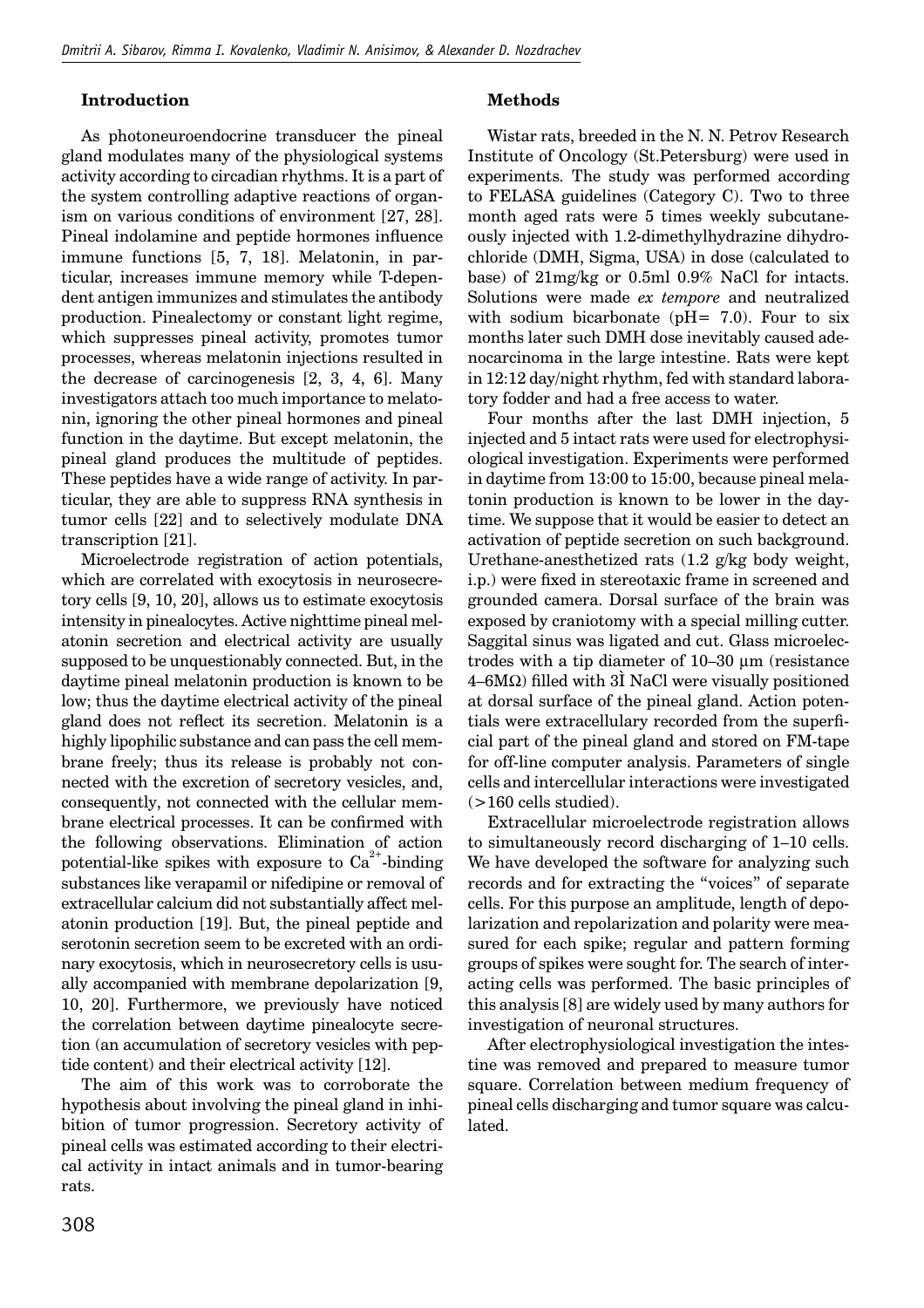#### **Results and discussion**

"Slow," with spike frequency  $\lt$  2Hz, and "fast," with spike frequency >4Hz, type of pineal cells activity were revealed in this study. "Slow" types of activity were presented by regular, irregular and pattern spikes (Fig. 1). Electrophysiological parameters of pinealocyte activity in intact animals and in tumor induced rats are presented in Table 1. Intact rats usually demonstrated only "slow" types of activity (frequency 0.86±0.49Hz, regularly and irregularly discharging cells).

Data obtained allow us to suppose comparatively low pineal peptide secretory activity in intact rats. Previously the same conclusion about daytime low pineal secretion of intact animals was made during utrastructural cell study with electron-microscopy, where we have observed insignificant number of vesicles of different nature in pinealocytes of intact as compared to osmotic stress-subjected rats where a great deal of peptide-containing vesicles were present in cytoplasm and in cell processes [13].

In colon tumor-bearing animals, pineal cells with pattern activity were revealed. This type of activity was absent in intact rats. In tumor-bearing rats "slow" cells increased spike frequency 4–6 times due to switching to pattern discharging, "fast" type of activity also appeared  $(5.71 \pm 0.73 \text{Hz})$  (Fig. 2).

Pattern activity was supposed to appear regularly in discharging cells during their secretory activation. This assumption was confirmed with the following observations:

- 1. reversible switching between regular and pattern discharging in one cell;
- 2. variable number of spikes in a pattern;
- 3. frequency of patterns and frequency of regularly discharging cells are close and belong to "slow" type of activity;
- 4. longitude of single spike coincides in "pattern" and in "regular" cells.

The results of our electrophysiological study of intact and colon tumor-bearing animals are concordant with the existence of several cellular types in the pineal gland [26]. It is interesting, because for a long period only two type of pineal cells—"light" and "dark"—were supposed to be presented in the gland. Recently several researchers [11] have identified more types of pineal cells, namely light, dark,





**Fig. 1.** The examples of spontaneously active pineal cells: A—multicellular activity; B—"slow" type cell in intact rat (regular spikes); C—"fast" type cell in colon tumor-bearing rat (regular spikes); D—"slow" type patterns in colon tumor-bearing rat cell.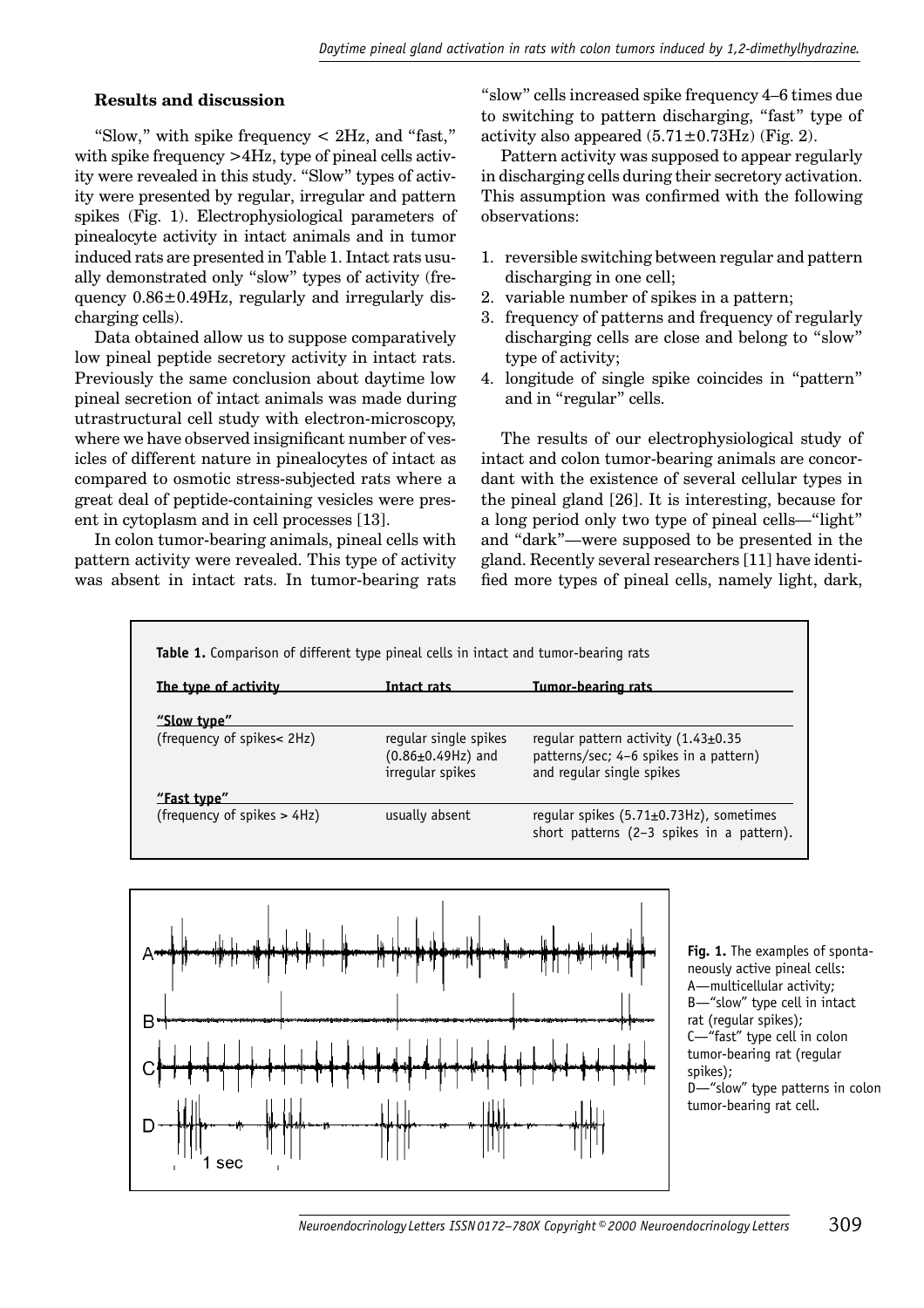

**Fig. 2.** Spontaneously active pineal cells frequency comparison in intact and colon tumor-bearing rats.

"Slow" type regulary discharging cells of intact rats are compared with "slow" type pattern activity cells of colon tumorbearing rats. It allows us to show that summary frequency increased 4–6 times bacause of switching of cells from "regular" to "pattern" type of activity (from 1 spike to 4–6 spikes in a pattern).



**Fig. 3.** The ratio of different cell types in intact and colon tumor-bearing rats

intermediate and granular in foxes. Besides, the cells were decided to belong to a certain type according to their current functional state, because cell optical density depended on time. Pinealocytes with regular, irregular and pattern activity were electrophysiologically identified by different authors  $[23, 25, 26,$ 30]. They have established that spike longitude in different cell types vary from 1 ms to about 200 ms. Diversity in types of cellular activity and in spike parameters helped us to distinguish separate cells in multicellular recordings.

The ratio of cells with different types of activity were distinguished in colon tumor-bearing and in intact rats (Fig. 3). The main part of cells in intact rats (91%) was presented by "regularly" and "irregularly" active cells, thus explaining the low summary frequency of spikes. In tumor-bearing rats the number of "pattern" and "fast" cells increased and consequently increased the summary frequency. A threefold decrease of "regular" cell numbers and a simultaneous 550% increase of "pattern" cell numbers also points to switching of cells to pattern type of activity. This fact and the decrease of "irregular" cell numbers and increase of "fast" cell numbers reflect intensive pineal secretory processes in rats with tumors in the large intestine.

In previous experiments [4] DMH-tumor induced rats demonstrated higher serum melatonin concentration only at night, but not in the daytime, as compared to intact animals. Colon tumor progression may decrease the number of melatonin secreting enterochromaffine cells [15], which decrease reduces the protection of organism against tumor. Pineal hormones (both melatonin and peptides) are known to have antitumor properties. The lack of melatonin leads to compensatory increase of pineal melatonin (nighttime) and peptide (daytime) production. On the basis of known correlation between electric and secretory activity of neurosecretory cells [9, 10, 20], we have supposed the higher pineal electric activity in the daytime (not at night) to reflect intensive nonmelatonin secretion. We think that daytime activation of pineal electric activity in DMH-treated rats reflects secretion of peptides, because in our previous study [12, 13] the higher frequency of pinealocyte depolarization was accompanied by an accumulation and exocytosis of peptide/protein containing vesicles in osmotic stress-subjected rats. The ratio of different cellular types, medium frequency of spikes and other peculiarities of electrical activity in tumorbearing rats looked similar to the same parameters in 48-hour water and food deprived rats [12].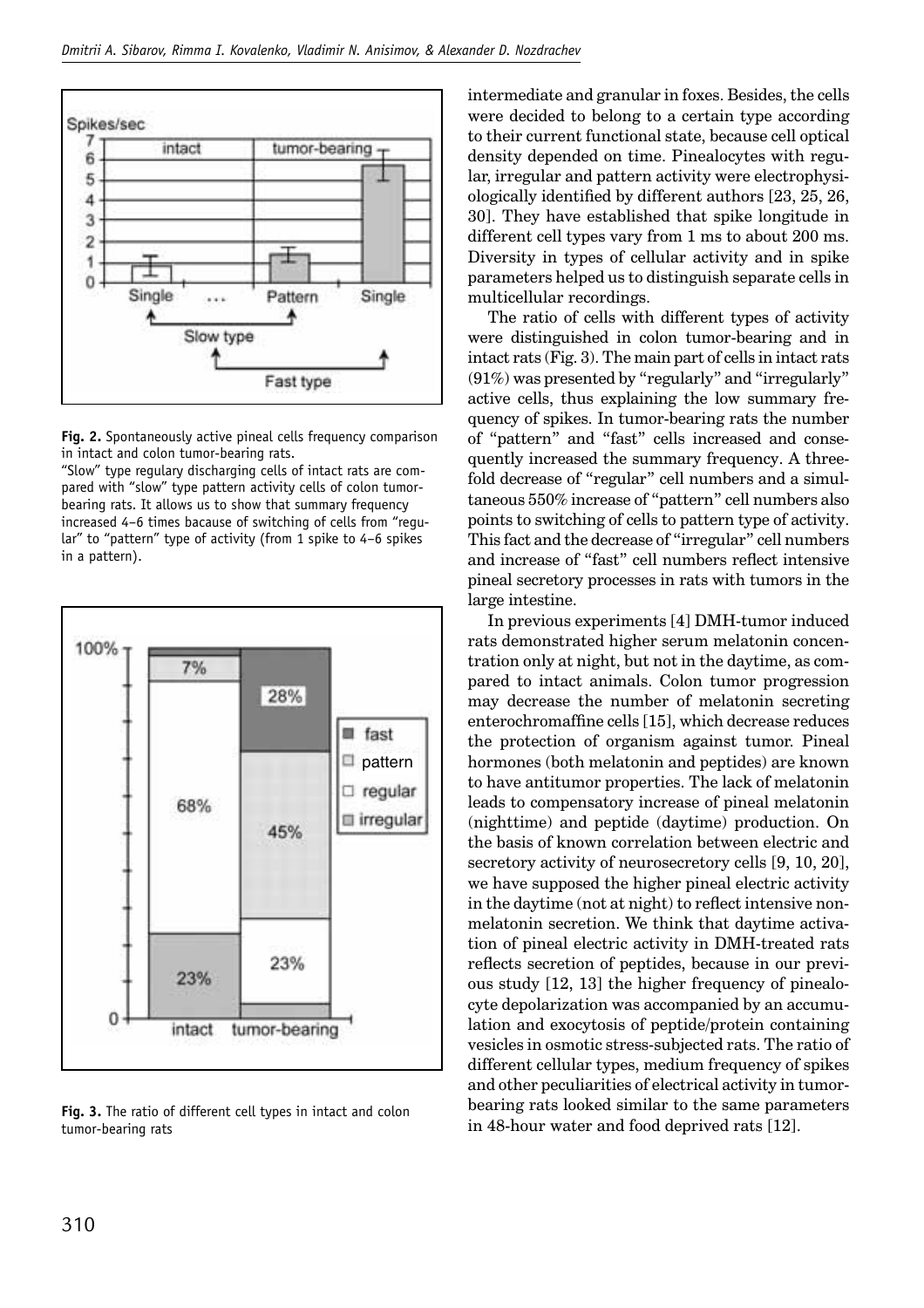

A—constant intervals 1–2, 2–3, 3–4 and 4–1 between spikes, B—the different spikes amplitude, form and polarity. Unequal intervals 1–2, 2–3, 3–4.



The groups of interacting cells were noticed in colon tumor-bearing rats (Fig. 4A). It looked like pattern activity, but cells could be distinguished by spike forms, and cells were discharging in strict consequence with different delays between spikes (Fig. 4B). Such intercellular interactions, probably, realize an activation and synchronic discharging of groups of cells due to existence of tight [14] and gap junctions [29], which probably transfuse signals between the pinealocytes.

An increase of pineal electrical activity during tumor process in the large intestine may be also due to an activation of a sympathetic system. Such activation takes place, for example, in stress [17, 24, 28]. So, we suppose the higher electrical activity of pinealocytes, which in the daytime reflects non-melatonin excretion, and higher blood melatonin concentration in the night, detected by us, to be adaptive reaction against tumor forming, because both melatonin [1, 2, 3, 6] and pineal peptides [3, 16, 22] are known to have anticarcinogenic properties.

In our experiments tumors in the large intestine were revealed in all DMH-treated rats. The square of tumors was  $56\pm32$  mm<sup>2</sup>, but there was no correlation between the square and the frequency of spikes of spontaneously pineal active cells.

Thus, the results of our investigation demonstrated that pinealocytes of tumor-bearing rats are secretorily active not only at night, but also in the daytime, as compared to intact rats. Tumor presence or humoral disorders while 48-hour water and food deprivation have a similar incentive effect on pineal secretory processes even in the daytime.

#### REFERENCES

- 1 Anisimov VN, Reiter RJ. Funkzii epifiza pri rake a starenii [(Pineal function during cancer and ageing) (In Russian with English abstract)] Vopr oncol 1990; **36**:259–268.
- 2 Anisimov VN, Khavinson VKh, Morozov VG. Cancirogenesis and ageing IV. Effect of low-molecular-weight factors of thymus, pineal gland and anterior hypothalamus on immunity, tumor incidence and life span of C3H/Sn mice. Mech Ageing Dev 1982; **19**:245–258.
- 3 Anisimov VN, Khavinson VKh, Morozov VG. Twenty years of study of pineal preparation: epithalamin in experimental gerontology and oncology, Ann NY Acad Sci 1994; **719**:483–493.
- 4 Anisimov VN, Popovich IG, Zabezhinski MA. Melatonin and colon carcinogenesis I. Inhibitory effect of melatonin on development of intestinal tumors induced by 1,2-dimethylhydrazine in rats. Carcinogenesis 1997; **18**:1549–1553.
- 5 Arend TJ. Melatonin and the mammalian pineal gland. London: Chapman & Hall; 1995.
- 6 Blask DE. Melatonin in oncology. In: Yu, HS, Reiter RJ, editors. Melatonin biosynthesis, physiological effects, and clinical applications. Boca Raton: CRC Press; 1993. p.447–475.
- 7 Blask DE, Wilson ST, Lemus-Wilson AM. The oncostatic and oncomodulatory role of the pineal gland and melatonin. Adv Pineal Res 1994; **7**:235–241.
- 8 Bures J, Krekule I, Brozek G. Primenenie EVM v neirofiziologicheskih issledovaniyah [(Computers in electrophysiological investigations) (In Russian)] Leningrad: Nauka; 1984.
- 9 Douglas WW. Mechanism of release of neurohypophysial hormones: stimulus-secretion coupling. In: Handbook of physiology Sect.7. Washington: Amer Physiol Soc; 1974; **1**:191–224.
- 10 Glebov RN. Endocitoz i Exocitoz [(Endocytosis and exocytosis) (In Russian)] Moscow: "Vyschaya Shkola"; 1987.
- 11 Kolesnikova LA. Epifiz sravniteľno dikih i domesticirovannyh lisic: Morfofunkzional'nye izmeneniya v techenie sutok [(The pineal gland of comparatively wild and domesticated foxes: morpho-functional circadian changes) (In Russian with English abstract)] Sechenov Physiol J 1995; **82**:91–97.